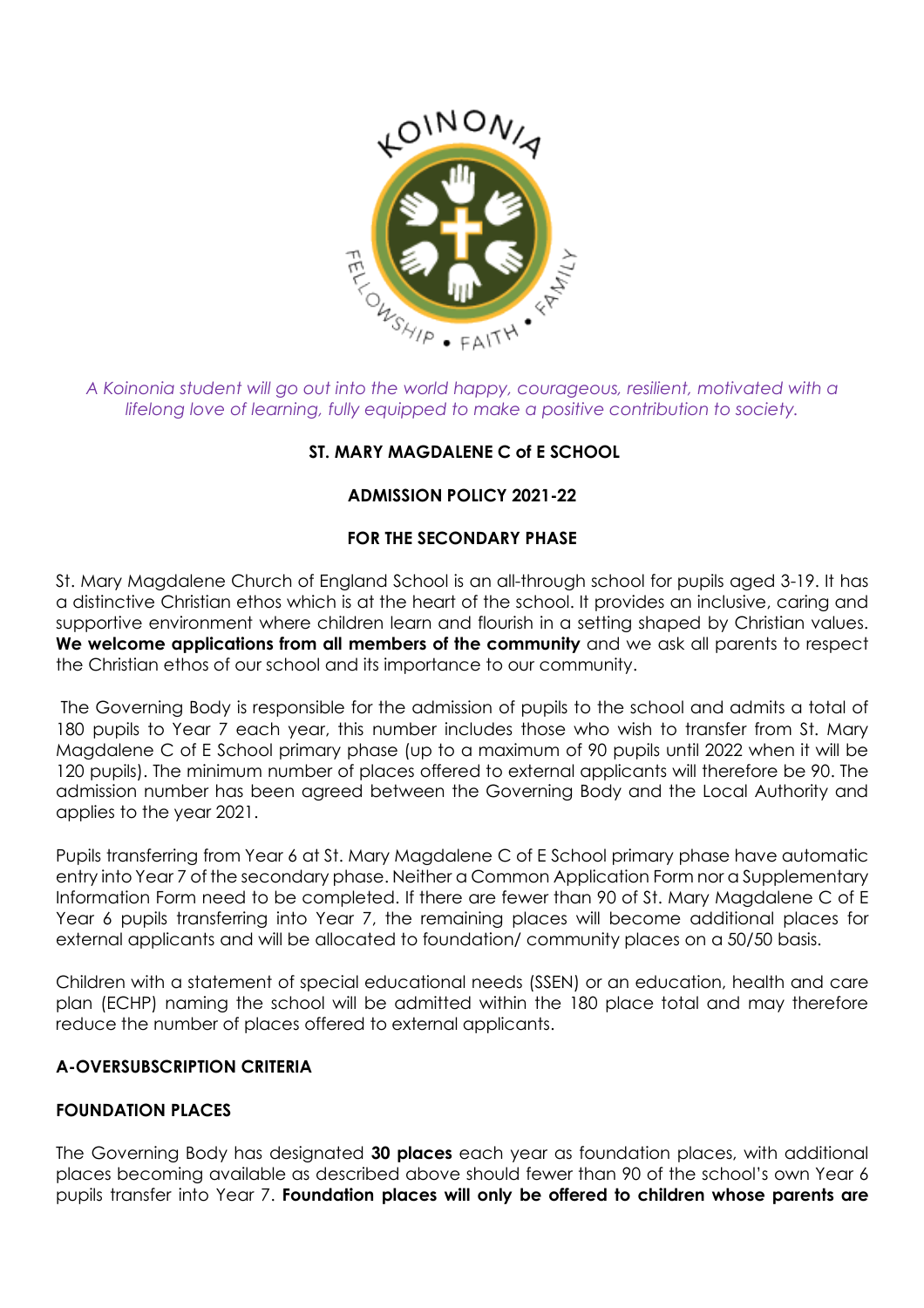**regular and faithful worshippers (see note 5) in an Anglican or other Christian Church, which is a full member of Churches Together in England or the Evangelical Alliance.** Written evidence of applicants' commitment to their place of worship will be required at the time of application on the School's Supplementary Information Form (SIF), which must be returned to the School; this evidence must be endorsed by a priest or minister.

If there are more qualifying applicants than foundation places then places will be allocated according to the following criteria. These are stated in order of priority:

- **i)** Looked after children or previously looked after children (see note 1);
- **ii)** Children who have been in state care outside of England and ceased to be in state care as a result of being adopted **or** a child is regarded as having been in state care in a place outside of England if they were accommodated by a public authority, a religious organisation or any other provider of care whose sole purpose is to benefit society;
- **iii)** Children with a chronic and professionally supported medical or social need for a place at this school (see note 2);
- **iv)** Children attending Christ Church C of E Primary School (SE10), which is in the Koinonia Federation, whose parent/carer is a regular and faithful worshipper at an Anglican Church or a Christian church (see note 6);
- **v)** Children with a sibling attending the secondary phase of school at the time of the child's admission (see note 3);
- **vi)** Children attending the named schools below who with their parent(s) carer(s) or alone are regular and faithful worshippers at an Anglican Church or a Christian church (see note 6) and resides in the Deaneries of Charlton, Plumstead or Eltham & Mottingham (see note 4):
	- Bishop John Robinson C of E (SE28);
	- Christ Church C of E (SE18);
	- St Alfege with St. Peter's C of E (SE10);
	- St. Margaret's C of E (SE18);
	- Eltham C of E (SE9).
- **vii)** Children, who with their parent(s)/ carer(s) or alone are regular and faithful worshippers at an Anglican Church and resides in the Deaneries of Charlton, Plumstead or Eltham & Mottingham (see notes 4 and 5);
- **viii)** Children, who with their parent(s)/ carer(s) or alone are regular and faithful worshippers at a Christian church (see note 6) and resides in the Deaneries of Charlton, Plumstead or Eltham & Mottingham;
- **ix)** Children, who with their parent(s)/ carer(s) or alone are regular and faithful worshippers at an Anglican or Christian church (see note 6) and resides outside the Deaneries of Charlton, Plumstead or Eltham & Mottingham.

If there are fewer applicants than the number of foundation places, any unfilled places will become additional community places. Unsuccessful qualified applicants for foundation places will be considered for any community places remaining unfilled at the end of the allocation procedure.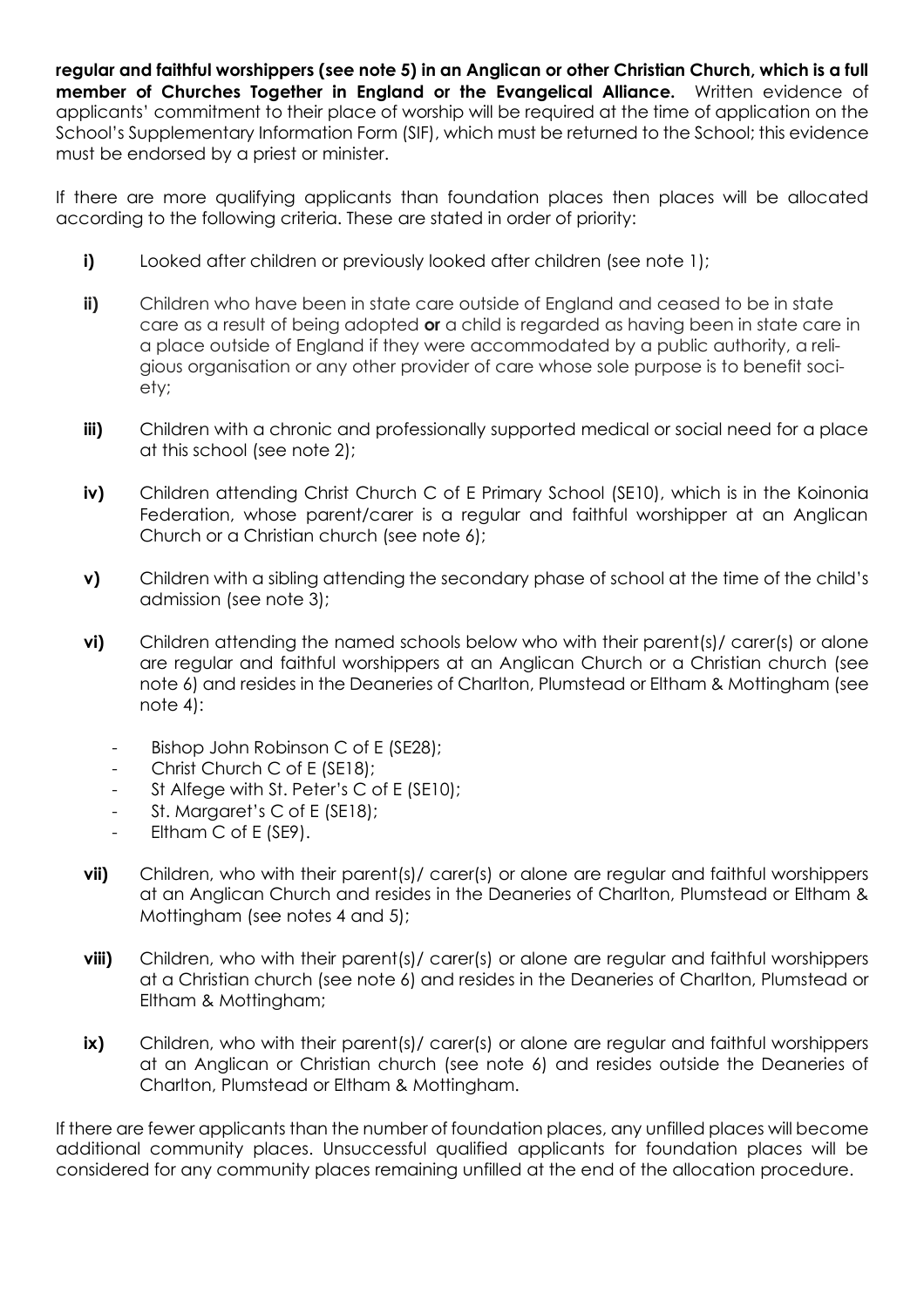#### **B-COMMUNITY PLACES**

The Governing Body has designated **60 places** each year as community places, **to be offered to pupils who do not qualify for a foundation place (and have not completed a Supplementary Information Form when applying for a place at the secondary school),** but whose parent(s)/ carer(s) have chosen the school for the type of education it provides. Parent(s)/ carer(s) applying for a community place do so knowing that the school aims to provide an education based on Christian values.

If there are more applicants than community places, places will be allocated according to the following criteria. These are stated in order of priority:

- **i)** Looked after children or previously looked after children (see note 1);
- **ii)** Children who have been in state care outside of England and ceased to be in state care as a result of being adopted **or** a child is regarded as having been in state care in a place outside of England if they were accommodated by a public authority, a religious organisation or any other provider of care whose sole purpose is to benefit society;
- **iii)** Children with a chronic and professionally supported medical or social need for a place at this school (see note 2);
- **iv)** Children attending Christ Church C of E Primary School (SE10), which is in the Koinonia Federation ie. pupils who are not eligible for a foundation place and whose parents wish to apply for a community place;
- **v)** Children with a sibling attending the secondary phase of the school at the time of the child's admission (see note 3);
- **vi)** Children in order of nearness of the home to the school (see note 7).

If there are fewer applicants than the number of community places, any unfilled places will become additional foundation places. Unsuccessful qualified applicants for foundation places will be considered for any community places remaining unfilled at the end of the allocation procedure.

### **D-TIE BREAKER**

In the event of oversubscription in any of the above foundation and community criteria, priority will be determined in order of nearness from the home to the centre of the school site based on the Peninsula Campus, with those living nearest the school being given the highest priority. In the event that two or more applicants live the same distance from the school and there are insufficient places to admit all applicants, places will be allocated by the drawing of lots.

#### **Notes:**

1) Looked after children are children who are in the care of a local authority, or being provided with accommodation by a local authority in the exercise of their social services functions as defined by Section 22(1) of the Children Act 1989 at the time of making an application to the school. Previously looked after children are children who were looked after immediately prior to being adopted, or who became subject to a residence order, (now termed child arrangement order under the Children & Families Act 2014), or special guardianship order.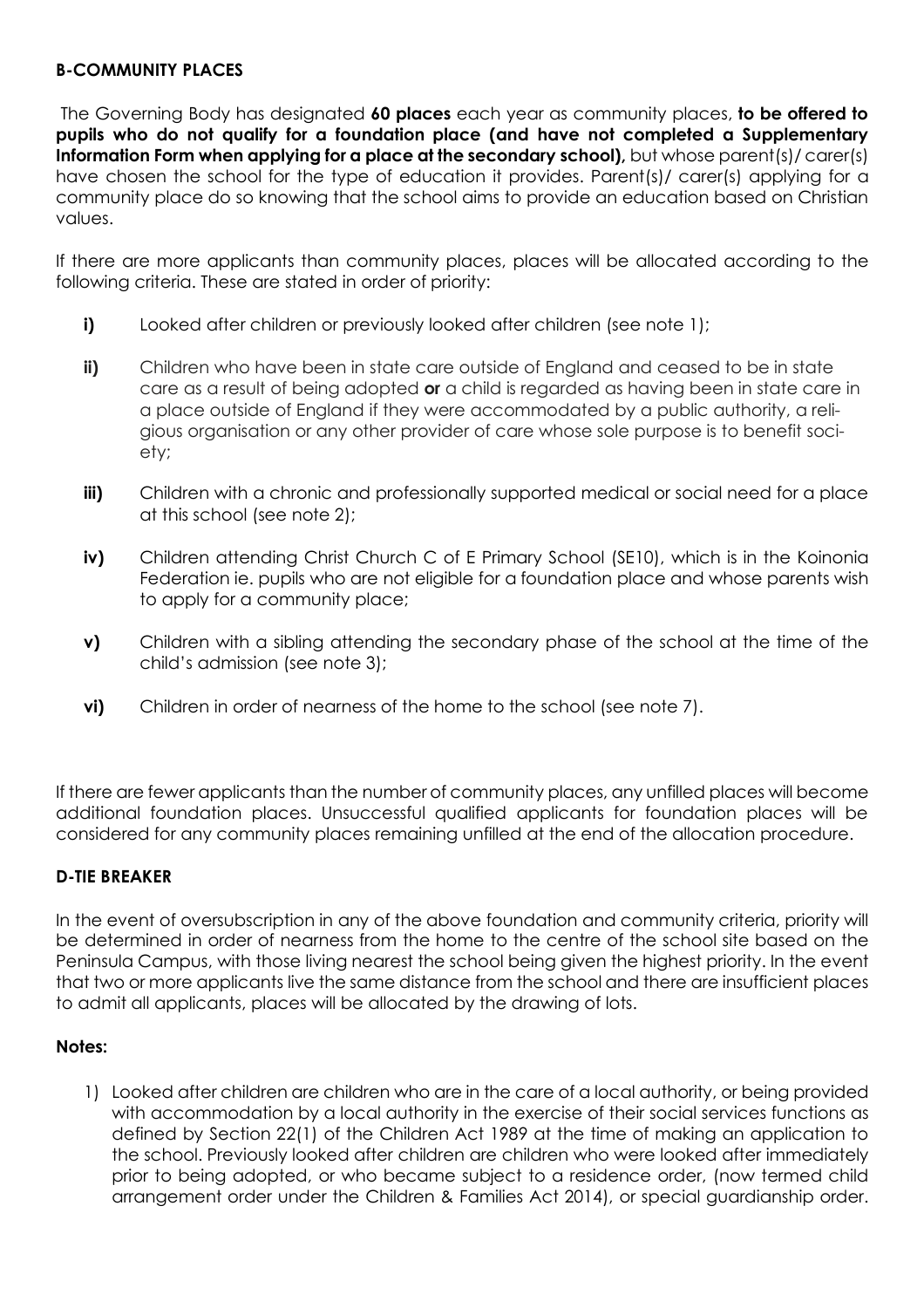The Governors will require written confirmation that the child is looked after, or previously looked after and will be so at the time of making an application to the school.

- 2) This must be supported by written evidence, e.g. from a specialist health professional, doctor, social worker, or other care professional which sets out the reasons why this school is the most suitable school and the difficulties that would be caused if the child had to attend another school. The admission decision will be considered by the school's governing body. Advice will be sought from medical and teaching professionals where appropriate.
- 3) Qualifying siblings are a full/half/step brothers or sisters living at the same address and attending the secondary phase of the school at the time of the child's admission. The sibling criterion does not apply to children attending the nursery, primary or Post 16 provision.
- 4) The Deanery maps and boundaries are available from the school.
- 5) Supplementary Information Forms for the foundation places must confirm that a parent/carer (or the child if they worship alone) is a regular and faithful worshipper (member) who has attended church on at least two occasions within each month for 12 consecutive months immediately prior to the closing date for applications. Those who have recently moved to the area and who worshipped previously in a different church will be asked to supply a reference from that church.

*In the event that during the period specified for attendance at worship the church has been closed for public worship and has not provided alternative premises for that worship, the requirements of these [admissions] arrangements in relation to attendance will only apply to the period when the church or alternative premises have been available for public worship*.

- 6) An Anglican or other Christian church is one which is a full member of Churches Together in England or the Evangelical Alliance. Pastors/ministers of non- Anglican Christian churches will be required to confirm their church's membership on the Supplementary Information Form.
- 7) Distance is measured in a straight line using the local authority's computerised mapping system. This measurement will be from the centre of the child's home to the centre of the school based on the Peninsula Site. Should two applicants live an equal distance from the school, including instances where more than one applicant lives in a multi- occupancy building, the offer of a place will be decided by random allocation. If your child resides equally between both parents, we consider the principal home address as being the address at which your child is registered whilst attending primary provision, with a GP and, if applicable, the address of the parent who is in receipt of Child Benefit or Child Tax Credits for your child.

### **E- Co-ordinated admission arrangements for external applicants**

The School is part of the locally agreed co-ordinated admission arrangements and the timescales for applications to be received and processed are those agreed with the local authority. Parents must complete their home local authority's Common Application Form and return the form to their Authority; if applying for a place at this School, parents must name this School as one of the preferences on the Common Application Form. On-line applications may be made via 'www. eadmissions.org.uk'. More information is available in your local authority's admission booklet or on the local authority's website. The Governing Body is responsible for in-year admissions. Parents/carers wishing to apply in-year must complete an application form and return this to the School.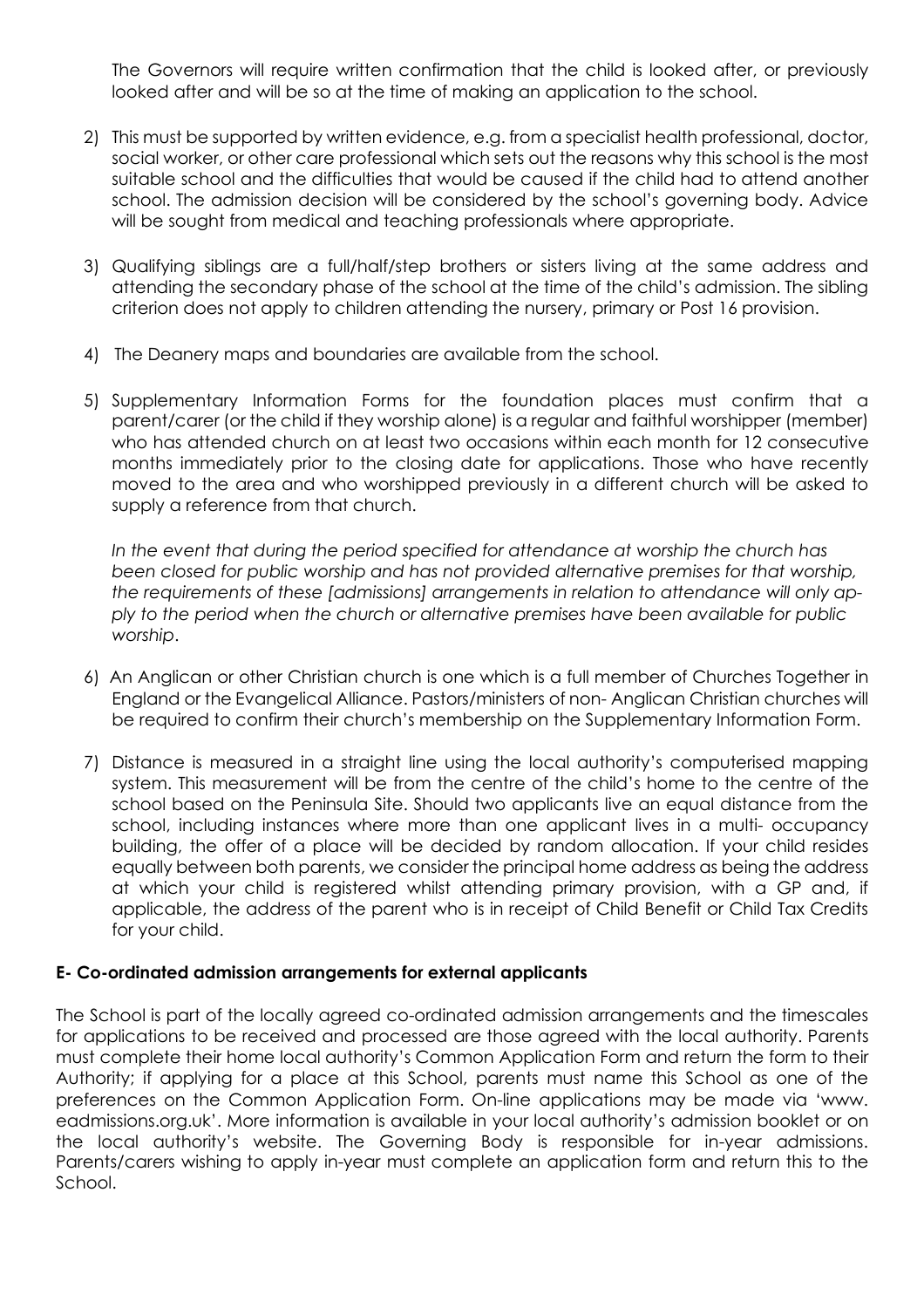Parents who wish to apply for a foundation place must also complete the school's supplementary form and return this to the School. Failure to return the supplementary information form will mean that the school cannot consider the application under the church criteria, in this case the application will be considered under the next most appropriate criteria based on the information on the Common Application Form. The Supplementary Information Form is available from the Local Authority website as well as the School and Local Authority offices. The deadline for the Supplementary Form is the same as the Common Application Form.

# **F-Late applications**

The Governors will consider late applications in accordance with the procedure in the local authority's co-ordinated scheme as published in the LA school admissions booklet.

# **G-Waiting list**

The School operates a waiting list, which is ordered in accordance with the oversubscription criteria. The waiting list is held until the end of each academic year in which the child starts. Parents may request in writing to join the waiting list. If an application is received and a child is added to the waiting list, the list will be re-ranked in accordance with the oversubscription criteria. Parents will need to re-apply each academic year if they wish their child's name to remain on the school's waiting list with a new updated supplementary information form (SIF).

# **H-Fair Access**

The School is committed to taking its fair share of pupils who are hard to place in accordance with the locally agreed fair access protocol. Pupils admitted under the protocol will take priority over any children on the waiting list and those awaiting an appeal. Admitting a child via the protocol, may mean, on occasion, admitting above the planned admission number.

### **I-Special educational needs**

Parents of pupils who have a statement of special educational needs, or Education, Health and Care (EHC) Plan are required to apply for school places separately through the local authority from whom advice is available. The Governors will admit all those pupils whose statement or EHC Plan names the School.

### **J-Education out of normal (chronological) age group**

Children are normally educated in school with others of their age group; however, in exceptional circumstances parents/carers may seek a place outside of their child's normal age group. Decisions will be made on the basis of the circumstances of each case. Parents/carers must state clearly why they feel admission to a different year group is in the child's best interests and must provide recent professional evidence to support this. Further details of how to make such a request are available from the school and parents should make such a request by 31<sup>st</sup> October 2021.

### **K-Appeals**

Appeals are in accordance with the School Standards and Framework Act 1998 and parents who are not offered a place for their child have the right to appeal to an independent appeal panel. Parents wishing to appeal should obtain an appeal form from the school. The form should be sent to reach the Clerk to the Appeal panel, c/o the School, within 20 school days of the date of the letter confirming the governors' decision not to offer a place. Should an appeal be unsuccessful,